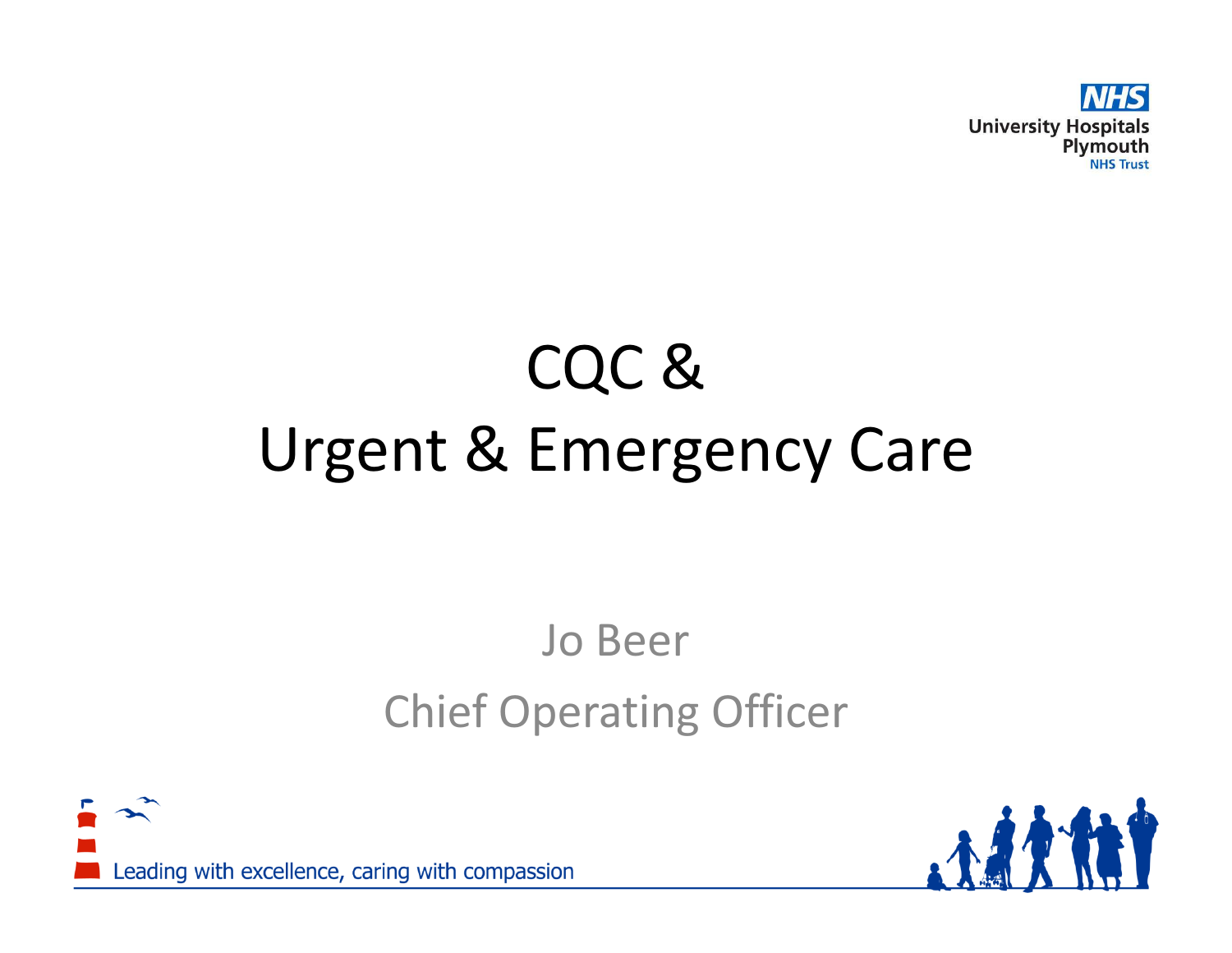#### CQC Inspection

Unannounced Inspection 8th March 2021:

- $\bullet$  CQC unannounced focused inspection of urgent and emergency care and diagnostic imaging on 8<sup>th</sup> March 2021
- $\bullet$  Sustained improvements made in diagnostic imaging recognised and reflected in CQC's feedback
- $\bullet$  Concerns identified about the risk to patients while they wait to be seen in the emergency department and how these risks are being mitigated, particularly when the department is under pressure.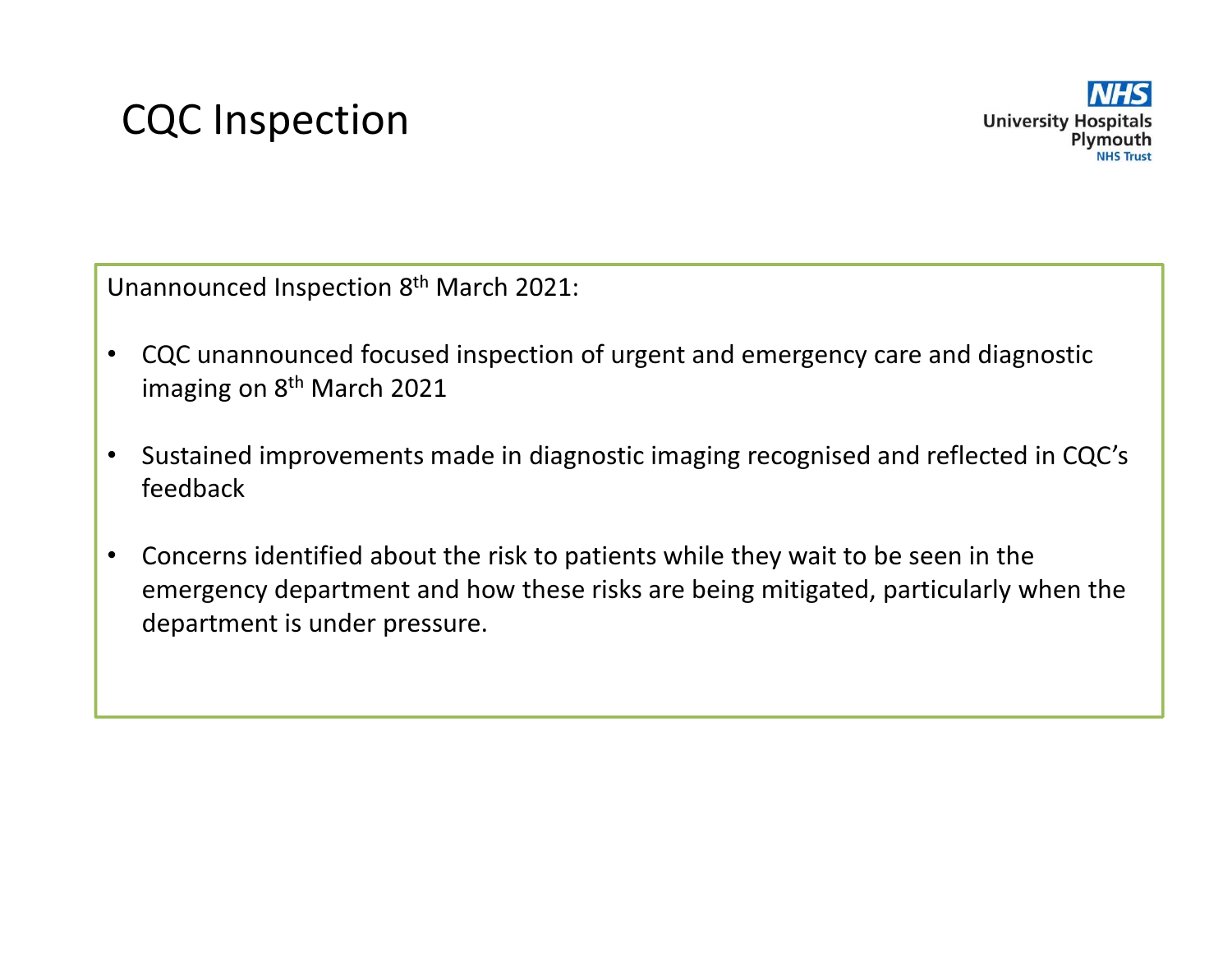#### CQC Inspection



- • 25/3/21 Warning Notice under Section 29A (S29A) of Health and Social Care Act 2008 issued with regard to urgent and emergency care
- • S29A correspondence indicated the CQC were assured by the information we shared that immediate risk being managed to ensure patient safety, but not assured UEC provided in a safe way and risks not being fully mitigated while patients waited to access the emergency department. They gave the following reasons for their view that the quality of health care provided requires significant improvement:
	- • Performance data shows delays in patients both accessing the emergency department and waiting to be seen.
	- • CQC were not assured there was adequate oversight and responsibility of the patients who were waiting to be seen.
	- •Patients were not being seen in priority based on their clinical need.
	- • The CQC were not assured patients were safe while they waited in crowded areas.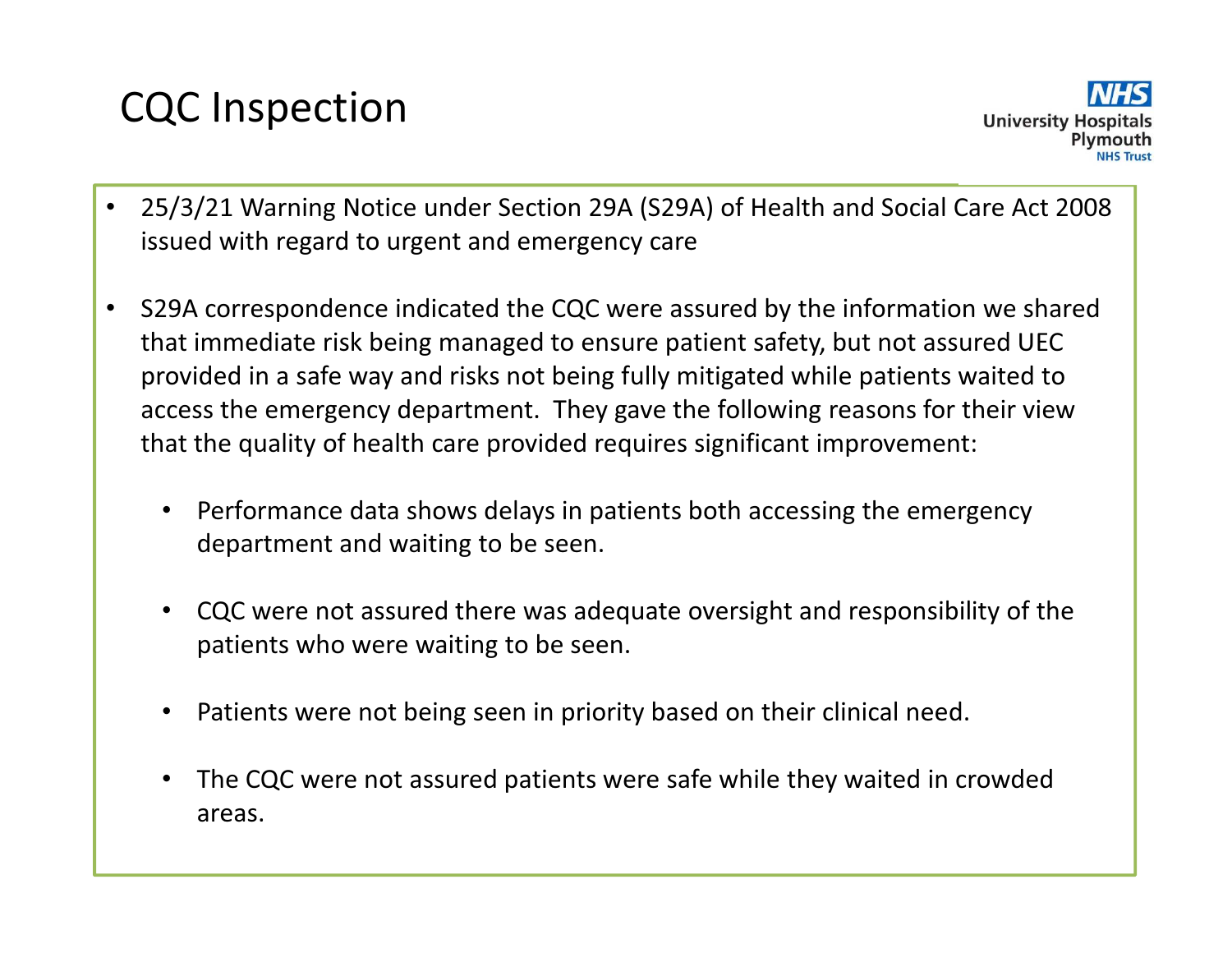The CQC issued 4 'must do's'

1) Ensure patient care and treatment is provided in a safe way and risks are being fully mitigated while patients wait to access the ED. Ensuring there is adequate oversight and responsibility of the patients who are waiting to be seen, while they wait in ambulance queues or walk into the Emergency Department, and they are seen in priority based upon their clinical need.

2) Ensure patients are safe while they wait in crowded areas. To include appropriate protection in line with Covid-19 infection prevention and control guidelines and for staff to be clear on how they monitor patients while they wait in these areas.

3) Ensure the appropriate personal protective equipment is always used by staff to reduce the risk of infection and prevent and control the spread of infection. The trust must ensure staff are maintaining good levels of infection prevention and control, including wiping down surfaces and computers following use. High levels of cleaning should be maintained within the Emergency Department

4) Ensure the mitigations, in the absence of a full-time paediatric emergency medicine consultant are effective to ensure children are provided with care or treatment by clinical staff with the correct qualifications, competence, skills and experience to do so safely. The trust should ensure there is clearallocation of medical cover (or equivalent) for the paediatric department and timely response to emergencies.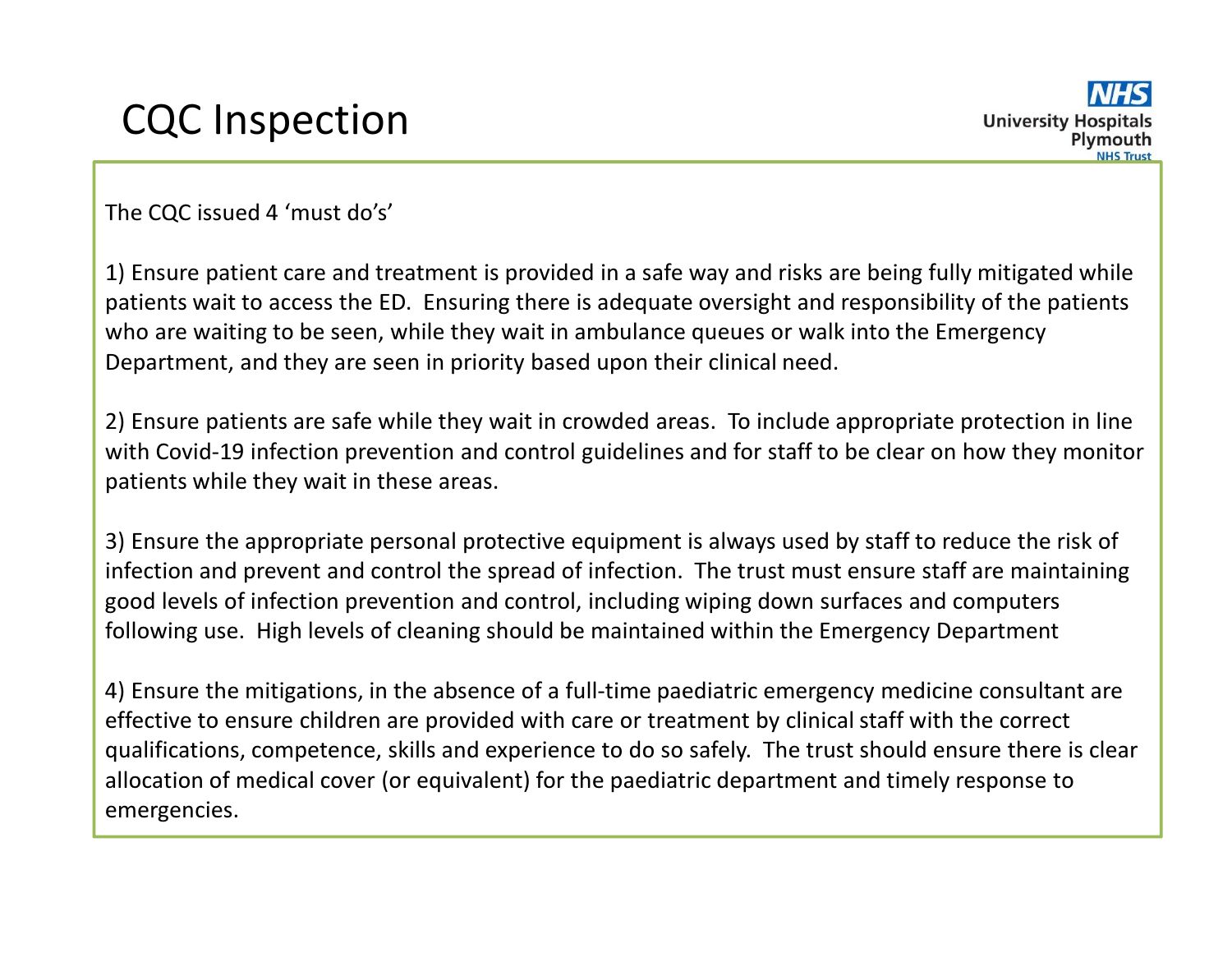#### Current status

We have made a representation in respect of S29A Warning Notice for the reasons given below and await the outcome.

- $\bullet$ **• Significant work already underway ahead of the CQC inspection** directly addressing the issues raised by the CQC - as demonstrated by previous presentation and recently commissioned external review of urgent and emergency care, where early actions taken byUHP welcomed at the last SOM meeting;
- $\bullet$  Series of rapid actions undertaken since the inspection visit, with significant positiveimpact on patient care, safety and operational flow, for example demonstrated by a dramatic improvement in ambulance handover times, sustained even over the challenging Easter break, and at <sup>a</sup> time when many Trusts, regionally and nationally are becoming morechallenged in their performance;
- • Forward work plan being implemented to embed, sustain and further improve on thesignificant progress to date.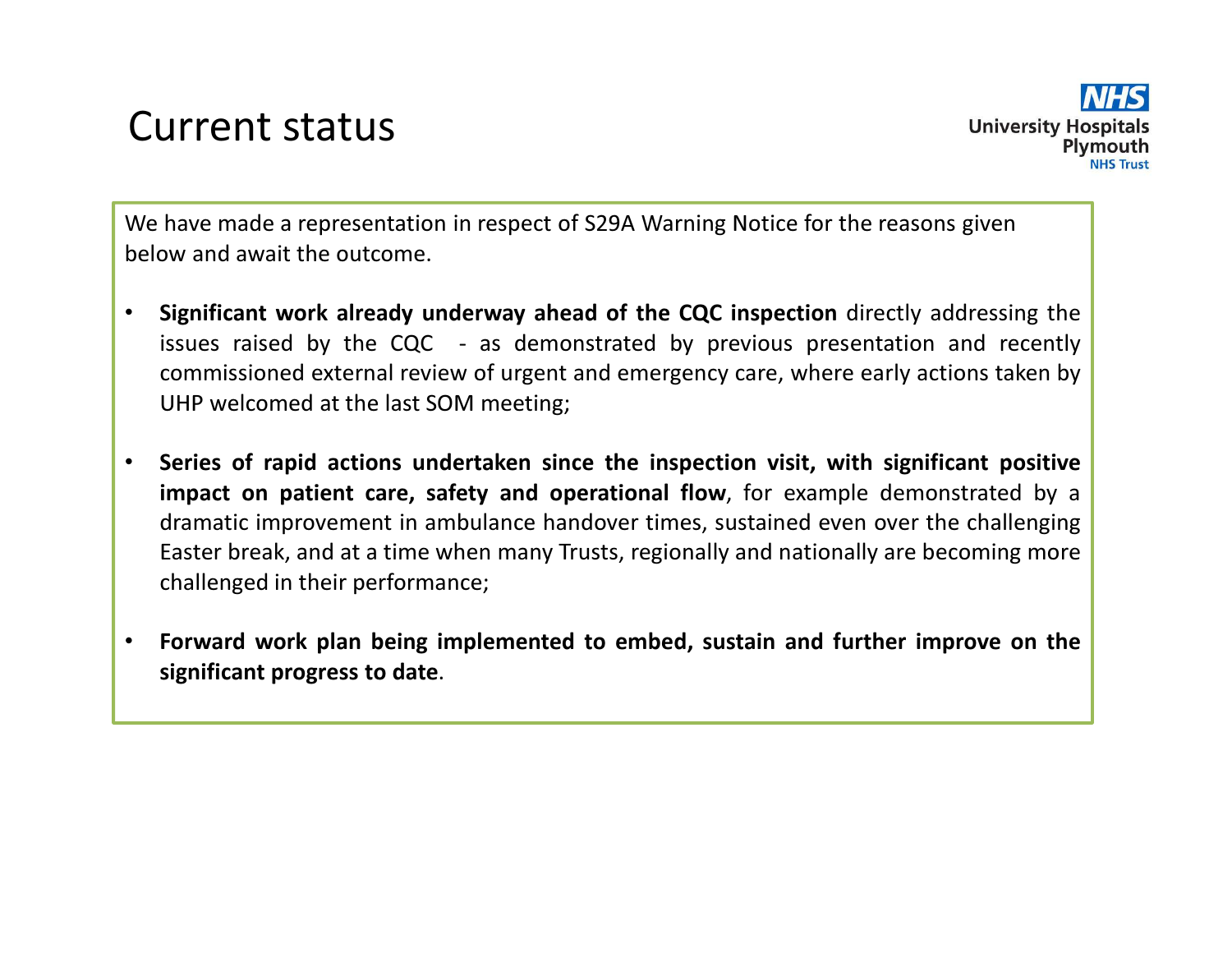#### Where are we now?

- $\checkmark$  Joint Standard Operating Procedures and shared care with UHP and South West Ambulance Service are in place to support staff to manage patients safety while waiting for assessment and care
- $\checkmark$  Procedures for the escalation of Hospital Ambulance Liaison Officer (HALO) corridor standardised
- $\checkmark$  All patients are checked on arrival by the triaging nurse prior to entering the department, temperature  $\checkmark$ taken and COVID risk assessment completed and
- $\checkmark$  PPE provided on arrival if required
- $\checkmark$  Regular huddles are in place to review clinical priority of patients and staff are deployed flexibly to manage demand. HALO determines clinical priority of ambulance queue
- $\checkmark$  Weekly infection control inspections established
- $\checkmark$  To improve time to treatment patients are streamed to the assessment areas where appropriate e.g. Surgical and Medical Assessment Units and Acute Assessment Unit and Children are streamed to the Children's assessment unit.
- $\checkmark$  Recruitment to a hybrid Paediatric Emergency Physician role has been agreed following further clarification from the Royal College of Emergency Physicians and following discussions with the department about resilience of appropriately qualified paediatric senior clinician cover



Leading with excellence, caring with compassion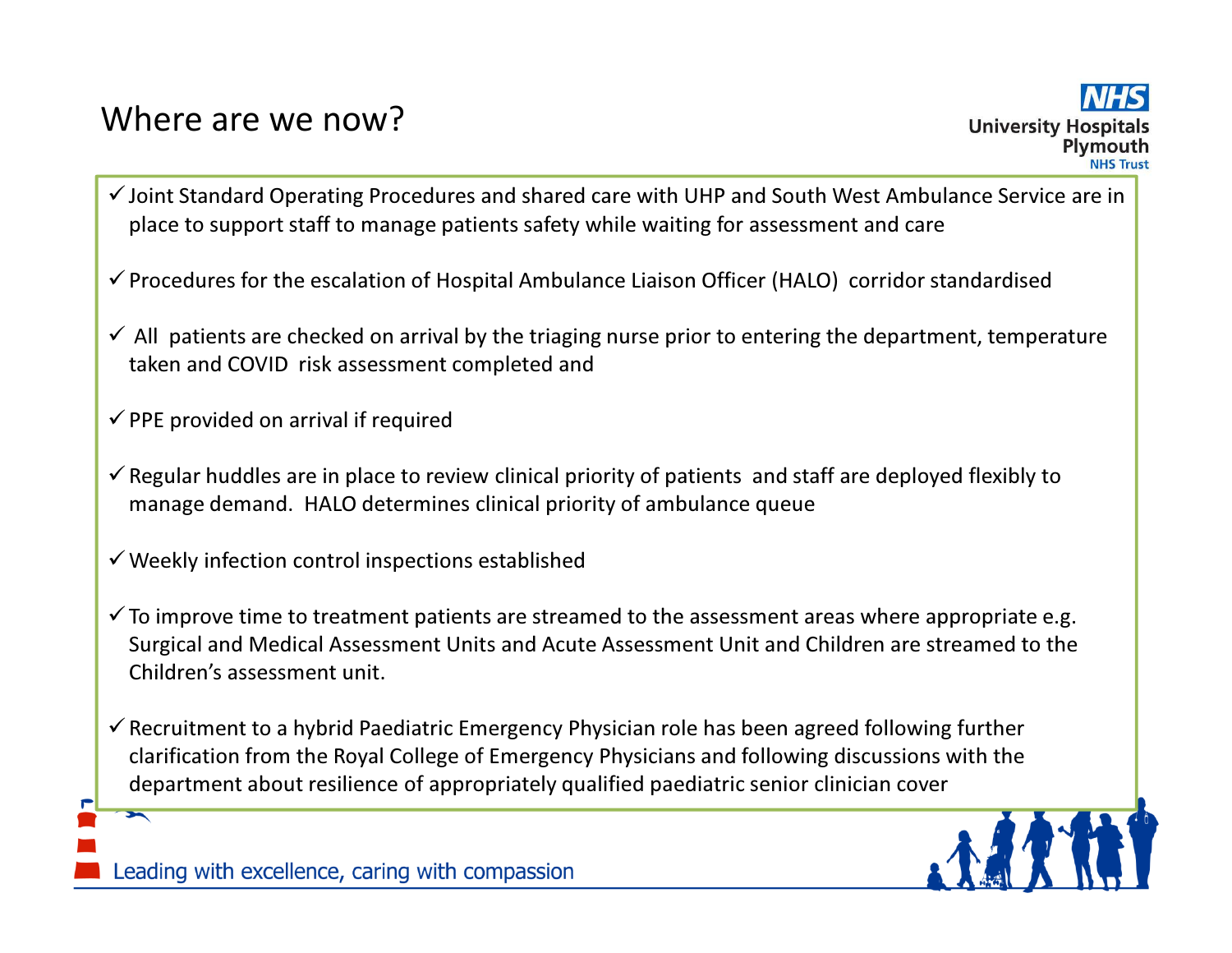#### Challenges: Operational Context







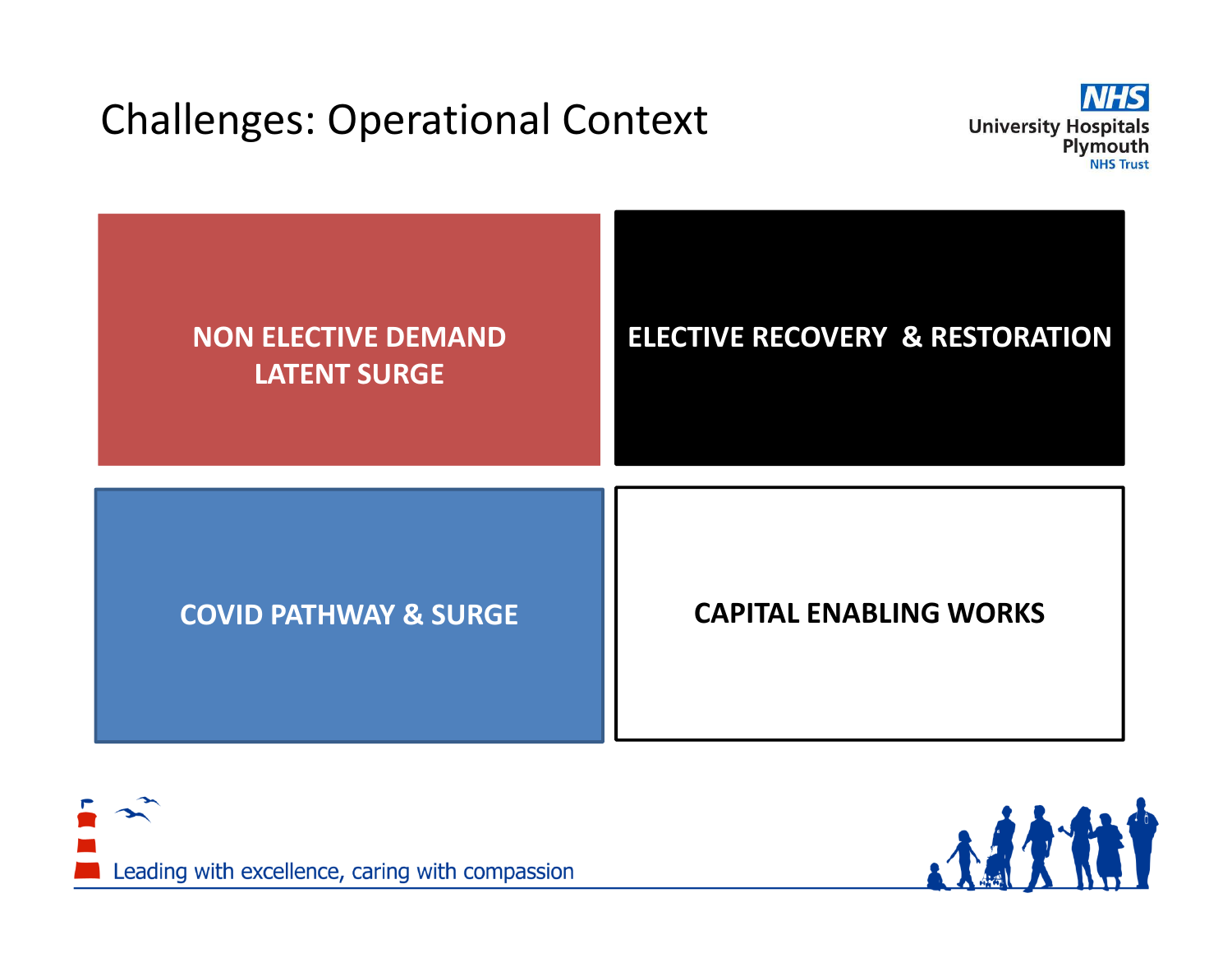#### Operating Context: Non Elective (Unplanned) Demand





-2021 - All MIUs

- • Emergency Department arrivals >2019: > 9.5% higher than April > +10 over plan
- •Minor Injury Unit demand at 2019 levels and predicting higher for June
- •Ambulance handovers >2019 for May and June
- Challenges in primary care, NHS 111 and out of hours > decoupling of •ambulance and ambulant (walking) patients in March
- •Challenges in community health and social care capacity
- • Increase in patients with acute Mental Health – with limited or no specialist capacity
- • Increase in Children and Adolescent Mental Health (CAMHS) admissions –eating disorders with limited or no specialist capacity

Cornwall and the Isles of Scilly Health and Care Partnership



in Plymouth and the rest of the Devon



2019 - All MIUs

NON ELECTIVE (EMERGENCY)DEMANDLATENT SURGE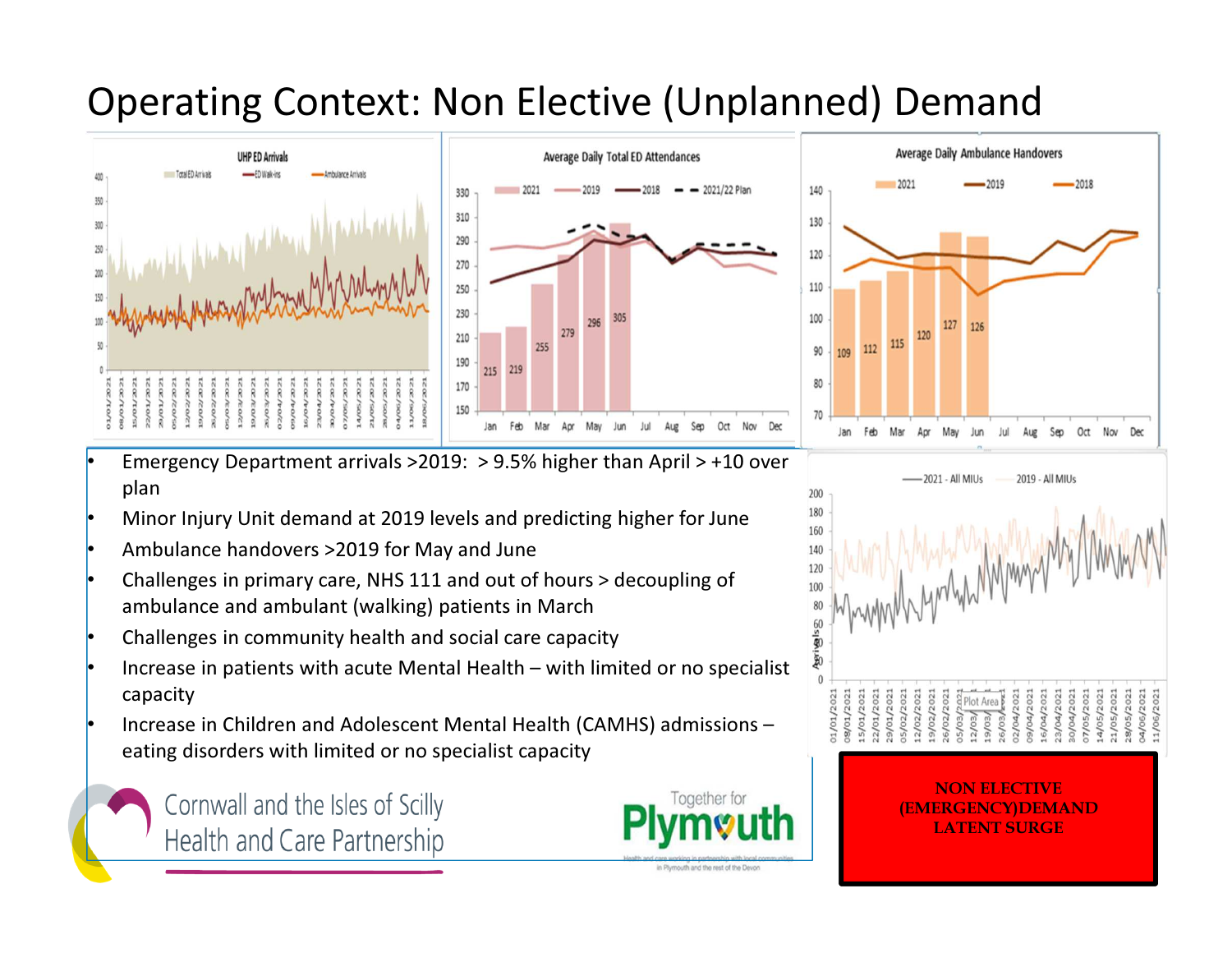#### Operating Context: Elective (Planned) Recovery



| Month |     | 21/22 Activity 19/20 Activity | % of<br>19/20 | <b>Diff</b> | $21/22$ H1<br>Plan<br>revised | +/-   | <b>Diff</b> |
|-------|-----|-------------------------------|---------------|-------------|-------------------------------|-------|-------------|
| Apr   | 684 | 1054                          | 65%           | $-370$      | 705                           | $-3%$ | $-21$       |
| May   | 662 | 1069                          | 62%           | $-407$      | 607                           | 9%    | 55          |
| Jun   | 784 | 999                           | 78%           | $-215$      | 594                           | 32%   | 190         |



Cornwall and the Isles of Scilly<br>Health and Care Partnership



ELECTIVE RECOVERY & RESTORATION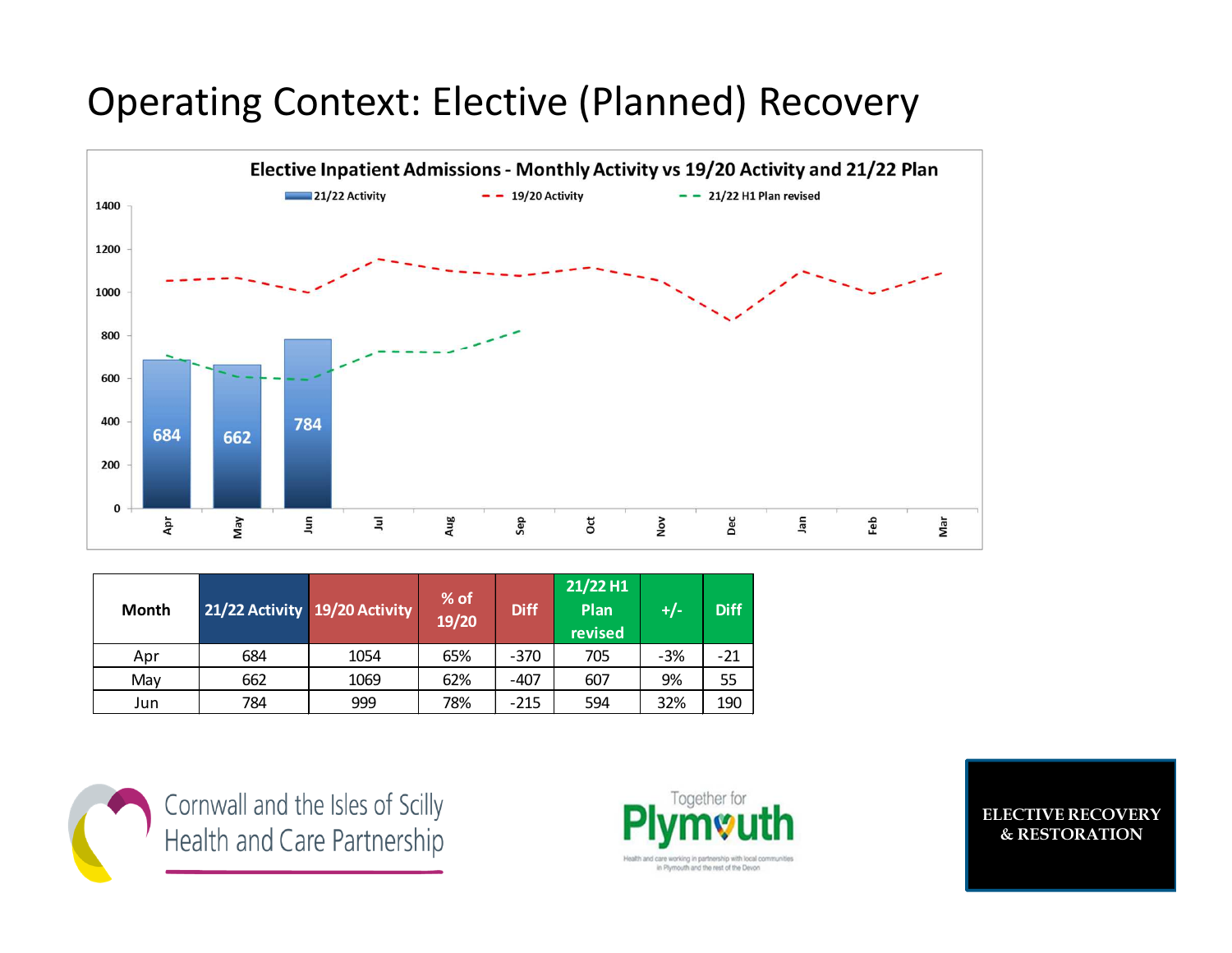#### Operating Context: Covid-19

#### Third Wave - UHP actuals and forecast C19 inpatients by day

Please note there is a high degree of uncertainty around the size of the 3<sup>rd</sup> wave and the level of hospitalisations that may occur (herd immunity threshold, effectiveness of vaccine at preventing admissions etc). The scenarios below are based on national methodologies combined with local intelligence.





### SURGE THE SURGE SURGE